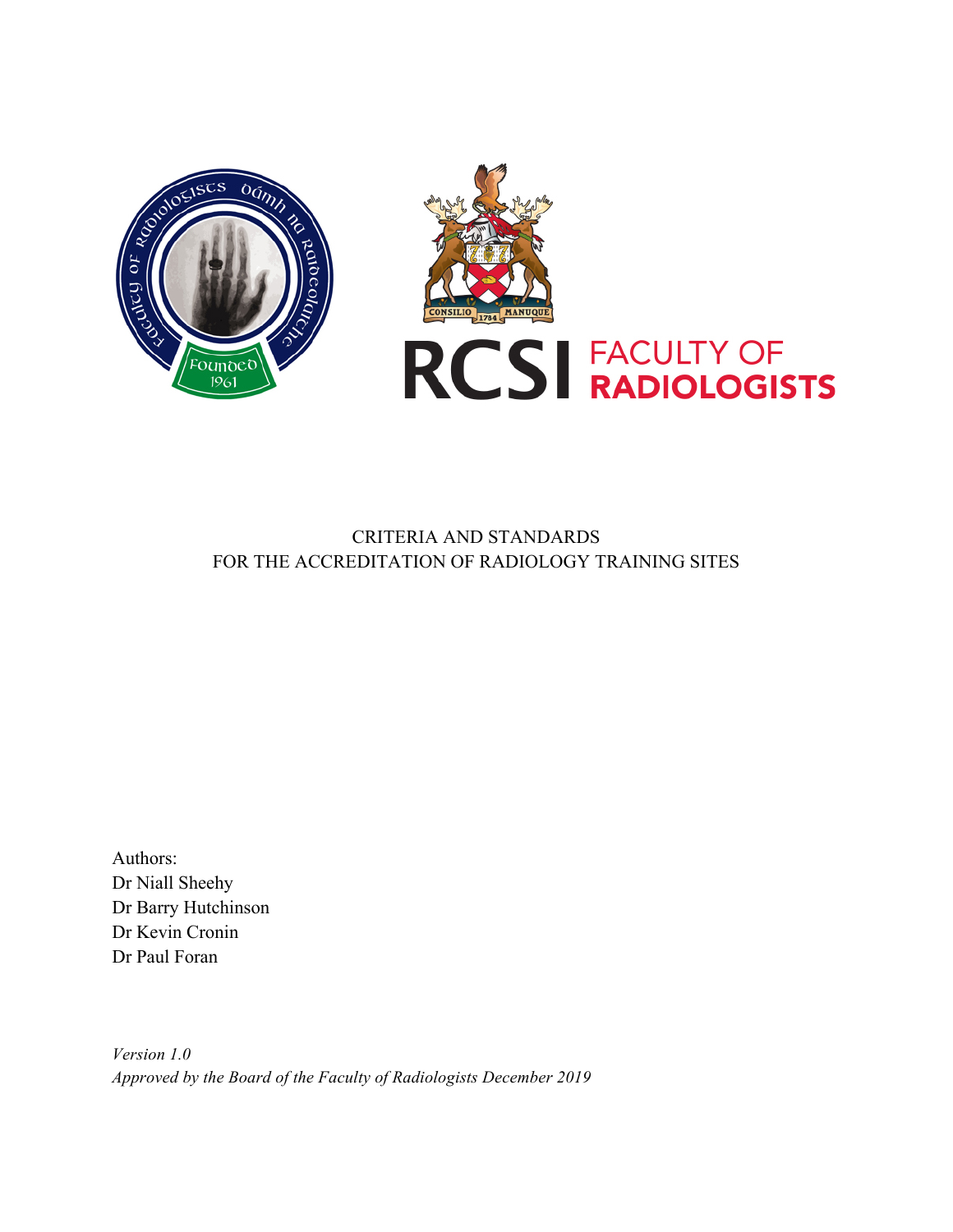### Introduction

In order to deliver excellence in Radiology Education and Training, the Faculty of Radiologists wishes to establish a consensus on an agreed set of standards for Training Sites. This first edition of 'Quality Standards for Radiology Training sites in Ireland' reflects work and input from a wide range of stakeholders across the radiology community to whom we owe significant gratitude, especially the education committee of the Faculty..

This set of standards is not all-encompassing. It does, however, reflect a minimum set of standards that all training sites should aspire to and complement the Medical Council criteria for evaluation of training sites which support the delivery of specialist training. These standards will form the basis for training site inspections and audit for all Radiology Training sites. The Radiology training sites will be assessed on these criteria every five years by direct inspection of each site.

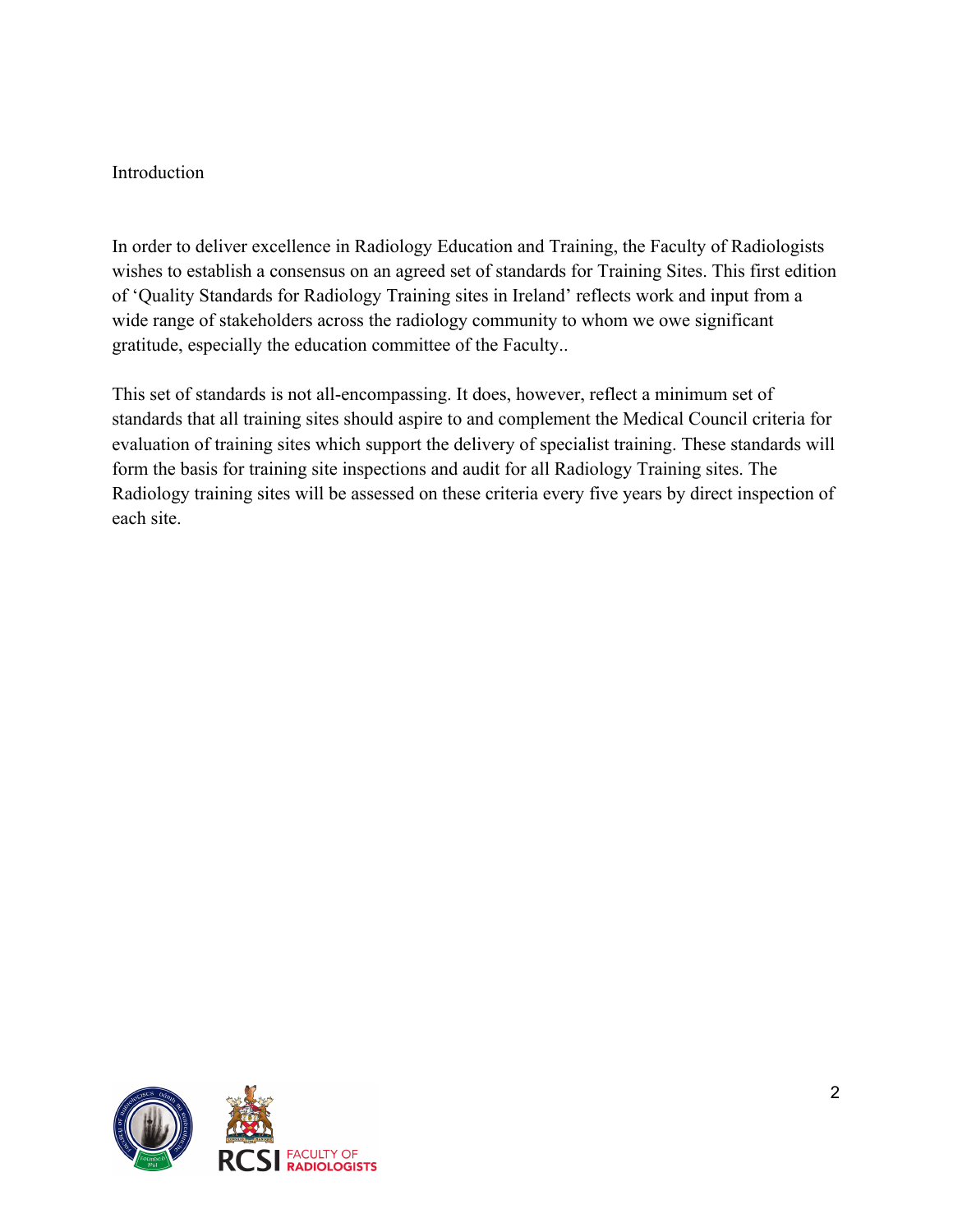Training Site Accreditation

Diagnostic Radiology trainees are postgraduate medical doctors undergoing specialist education and training, as well as employees of the health services. Each of these roles is important for a successful outcome of training.

Trainees work in a broad range of clinical environments, each of which should provide a rich learning experience, which is also aligned to the career aspirations of each individual trainee. Trainees make a significant contribution to the healthcare of patients and receive significant help in their training from the consultants and the other staff with whom they work with on a daily basis in the hospitals which employ them.

This document has been prepared to help familiarise trainees, trainers and hospital administrators with the requirements necessary to educate and train radiologists. It aims to set clear standards and criteria for those who undertake and provide such training. These standards and criteria will ensure that trainees progress towards proficiency in radiology measured against the requirements of the Diagnostic Radiology Curriculum.

The underlying principle of the accreditation process is to ensure that education and training sites provide learning environments that facilitate the training of safe and competent radiologists

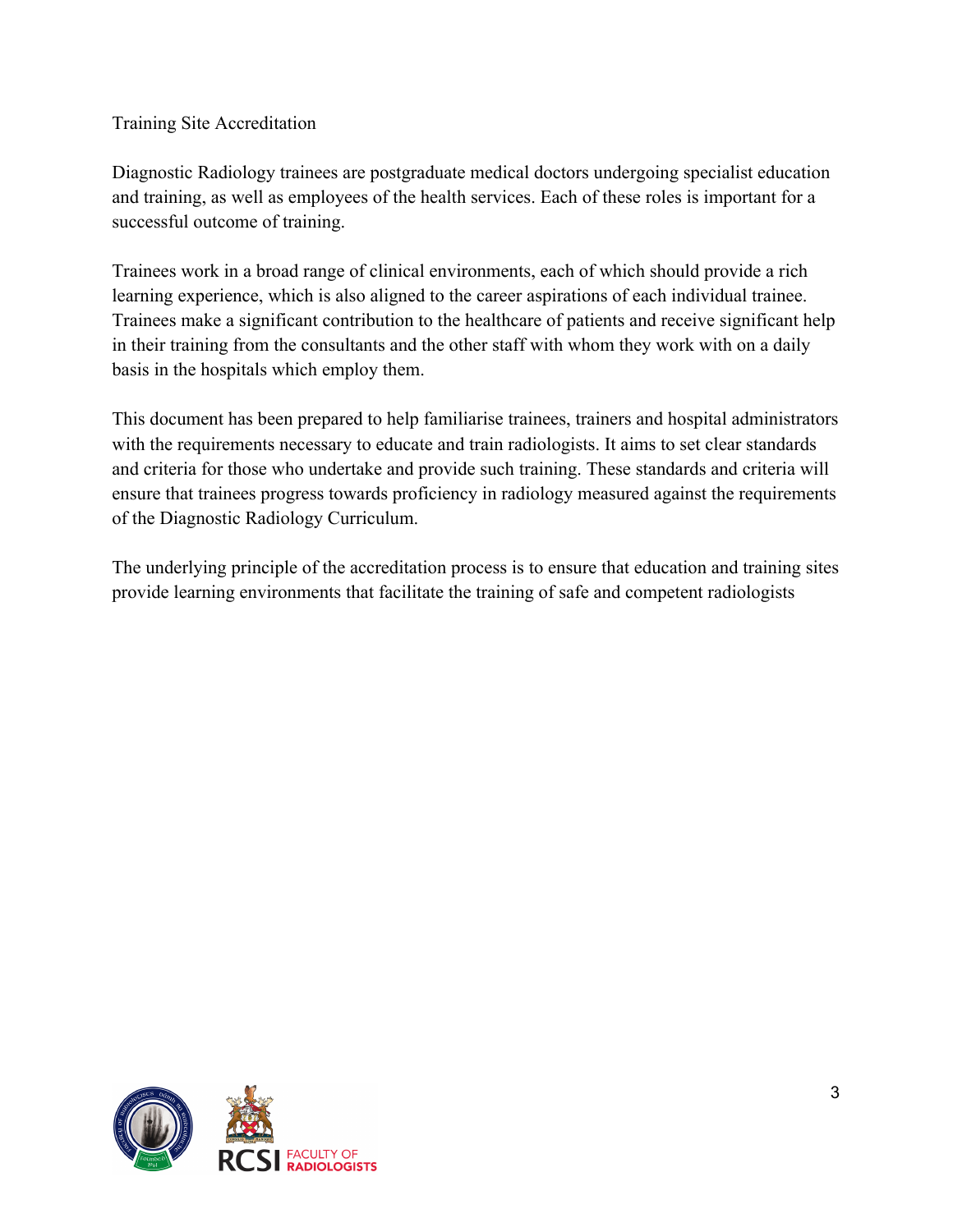Standards for Core Radiology Training Years 1 to 4

- 1. The Training Site
	- 1.1. General Standards
		- 1.1.1. Radiology Trainees (Trainees) should be allocated to Faculty of Radiologists approved posts.
		- 1.1.2. Trainees should be assigned to a site where there is at least a 1:1 ratio of consultants to trainees, one of whom is the Assigned Local Educational Coordinator.
		- 1.1.3. All consultant trainers must be on the Specialist Division of the Register of the Medical Council.
		- 1.1.4. Trainees should undertake service work which is appropriate to their level of training and should not be required to undertake duties normally performed by consultants.
		- 1.1.5. On commencement of each post, the Trainees should have signed a training contract with the Faculty of Radiologists and an employment contract with the employee hospital.
		- 1.1.6. There should be enough clinical work in the unit to support the number of Trainees working there and provide experience in a broad range of diagnostic examinations and image-guided procedures.
		- 1.1.7. Trainees should have exposure to an appropriate caseload and case mix to meet the needs of the diagnostic radiology curriculum. There should be a balance of reporting of radiographs, cross sectional imaging, ultrasound and image-guided procedures.
		- 1.1.8. There should be an appropriate on-call ratio which takes account of the capabilities of trainees and which reflects the volume of all on-call activity in the unit. On-call trainees should be adequately supervised by a named consultant.
		- 1.1.9. Trainees should be regularly rostered to be on-call after their first year of training has been satisfactorily completed.
		- 1.1.10. Trainees should have the opportunity to perform basic image-guided procedures to a specified level as defined by the Diagnostic Radiology **Curriculum**
		- 1.1.11. Trainees should not miss training opportunities due to providing cover for absent colleagues or filling rota gaps.

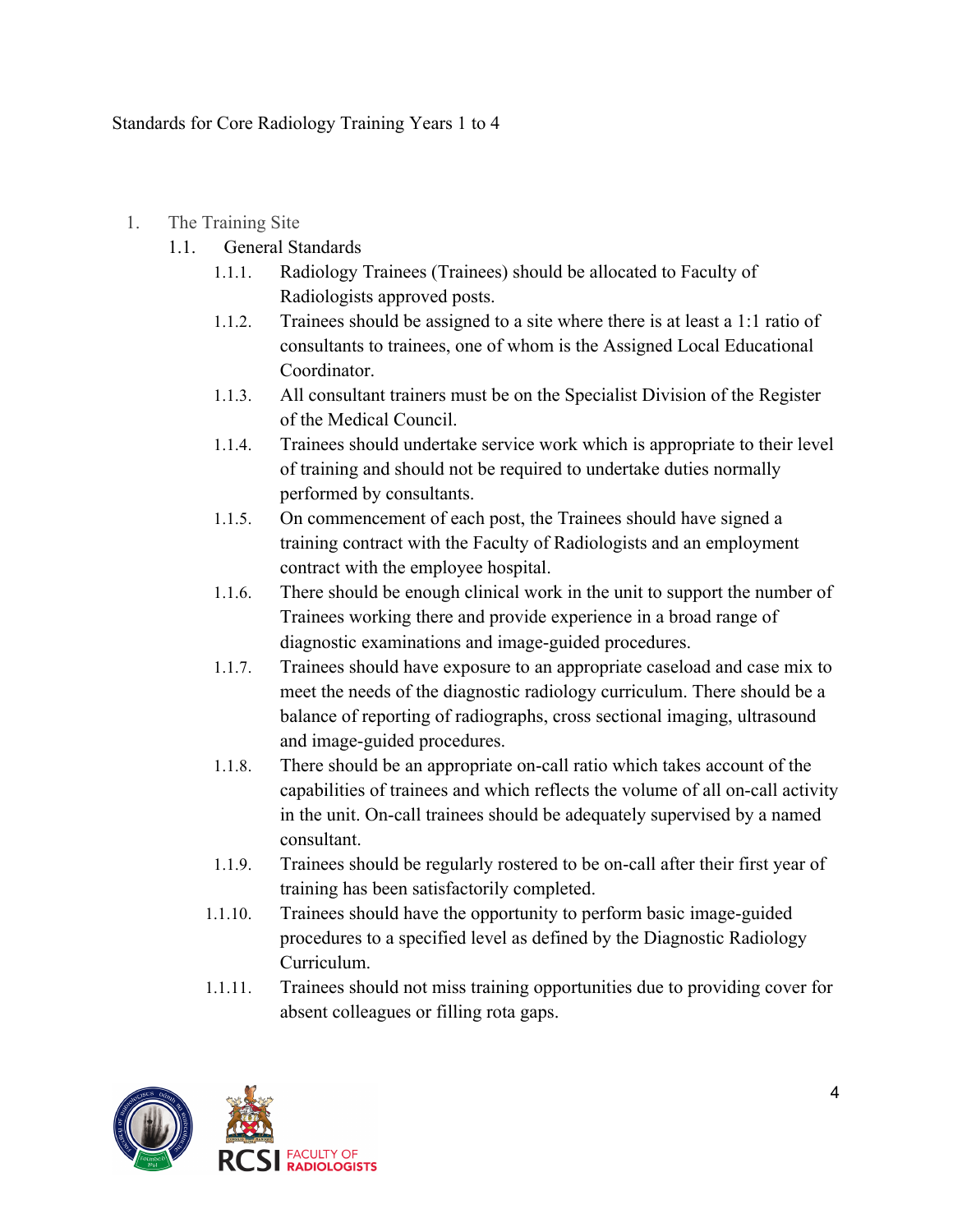- 1.1.12. Clinical training work intensity must allow sufficient time for consultant teaching and there should be a timetable of all educational, teaching and academic activities in the training site.
- 1.1.13. Trainees should receive regular and scheduled teaching sessions relevant to their level of training.
- 1.1.14. The site should have an adequate variety of imaging and interventional equipment to meet the needs of the curriculum.
- 1.1.15. The site should have a PACS for image storing and reporting.
- 1.1.16. Trainees should have access to a reporting workstation consisting of a PACS system for image viewing and an integrated Voice Recognition system for reporting. The number of reporting workstations available to trainees should be sufficient that all available trainees can access a workstation when needed.
- 1.1.17. Trainees should have a dedicated room for reporting, which permits direct supervision by more senior trainees and consultants.
- 1.1.18. Trainees should have a general room for breaks and meals. Trainees should have access to the internet both in their reporting and general room for access to journals and teaching files.
- 1.1.19. If training is taking place across more than one site, then the standards apply for the subset of training that is occuring on each site.
- 1.1.20. Trainees should be aware of all local HR policies and benefits.
- 1.1.21. Particular consideration should be given to the needs of less than full-time trainees.
- 1.2. Workload and assignment
	- 1.2.1. Sites should carefully measure trainee workload and working hours.
	- 1.2.2. Trainees should be scheduled to work at an intensity commensurate with their training level and experience.
	- 1.2.3. Trainees should be clear who the individual supervising consultant(s) is when being assigned work. There should be an assigned consultant for supervision or assistance even when the trainee is judged experienced enough to sign off reports by themselves.
	- 1.2.4. Trainees should not be rostered in a fashion where there could be routine breaches of the EWTD.
	- 1.2.5. Trainees should be given sufficient rest after on call period as per the requirements of the EWTD.

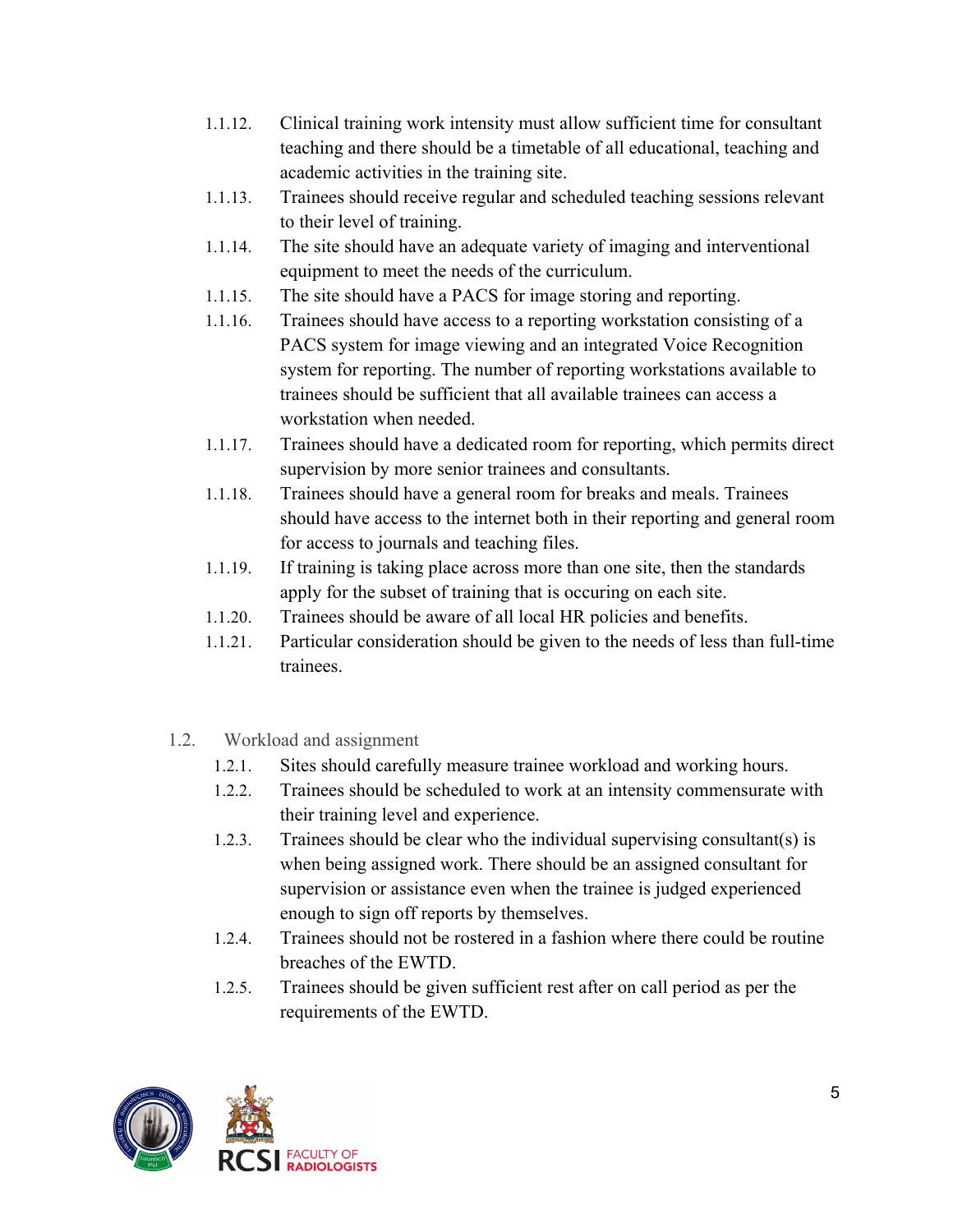- 1.3. Specific Standards
	- 1.3.1. Clinical Activity
		- 1.3.1.1. Diagnostic Imaging Viewing and Reporting:
			- 1.3.1.1.1. Trainees should:
				- 1.3.1.1.1.1. Participate in viewing a mix of radiographs, CT, MRI, Ultrasound, Nuclear Medicine, Mammography and PET/CT appropriate to their level of training.
				- 1.3.1.1.1.2. Be assigned work in a fashion such that it is clear what each trainee is expected to do within their session. The amount of work should be appropriate to their level of training.
				- 1.3.1.1.1.3. Be permitted to dictate cases of varying complexity appropriate for their level of training.
				- 1.3.1.1.1.4. Receive regular consultant feedback on dictated reports, in particular where there are discrepancies between the preliminary and final interpretation.
				- 1.3.1.1.1.5. Participate in regular reporting sessions with a training consultant directly viewing the images and reports with them. This should be the case for the majority of reporting performed with very junior trainees. Indirect feedback can be introduced by the department at a rate appropriate to the level of training of the trainee.
				- 1.3.1.1.1.6. Have appropriately supervised responsibility for reporting inpatient, outpatient and emergency cases. 1.3.1.1.1.7. Be permitted to sign off reports independently when judged competent to do so. At the end of training radiology trainees are expected to be able to do this at the level of a consultant and sites may judge what modality and type of exam a trainee may sign off when judged competent. However, sites should not use trainees to substitute for consultants and at all times there should be a supervising consultant to whom the trainee can discuss cases.
				- 1.3.1.1.1.8. Routinely participate in formal Clinical Handover of radiology cases at the end of shifts.

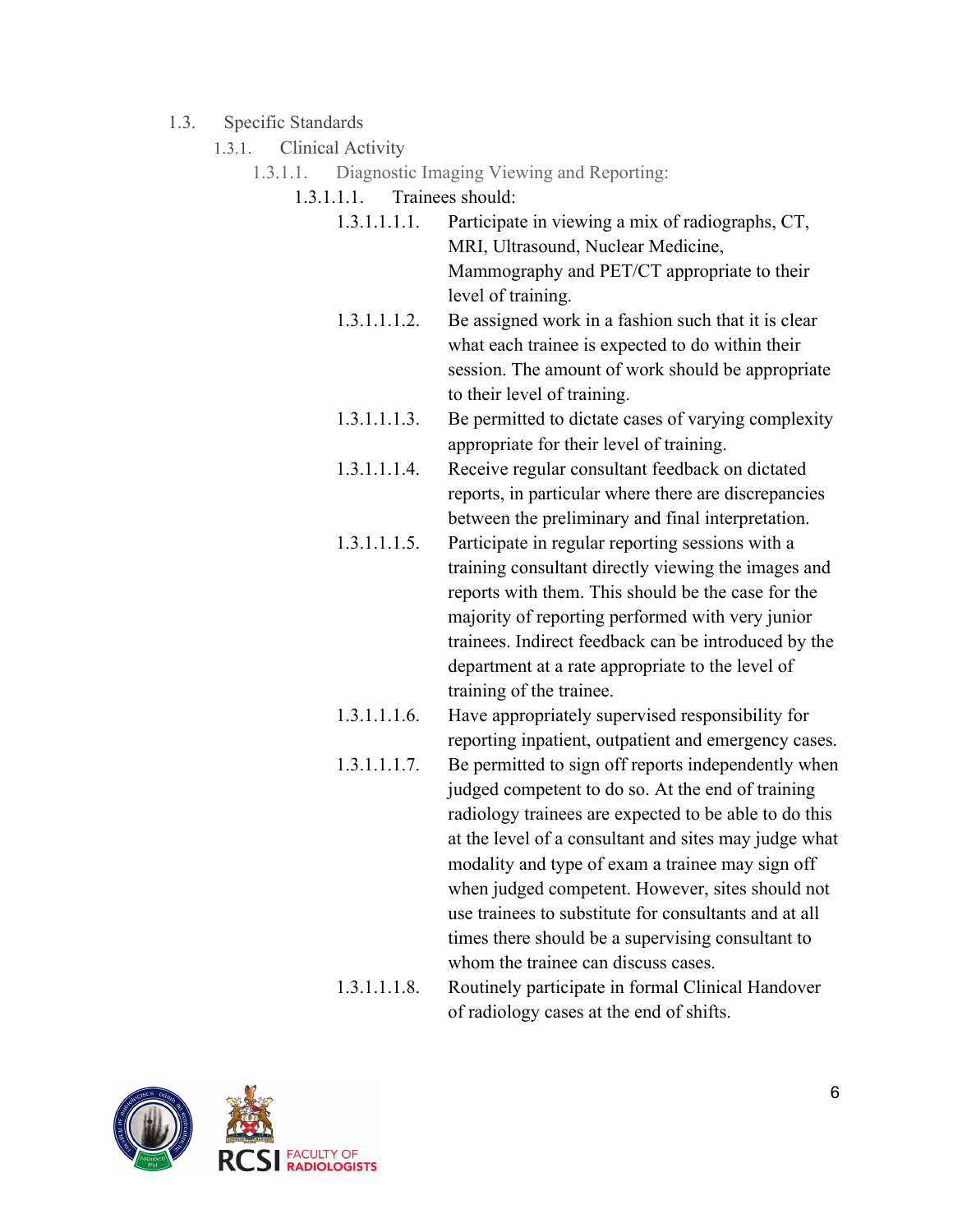- 1.3.1.2. Ultrasound:
	- 1.3.1.2.1. Trainees should:
		- 1.3.1.2.1.1. Have sufficient exposure to ultrasound techniques to develop knowledge sufficient to meet the needs of the Diagnostic Radiology Curriculum.
		- 1.3.1.2.1.2. Regularly perform diagnostic ultrasounds at a level of supervision appropriate to their level of training. The trainee should have sufficient access to enable them to independently perform general diagnostic ultrasound at consultant level by the end of their training.
		- 1.3.1.2.1.3. Have the opportunity to work with sonographers and report their images.
		- 1.3.1.2.1.4. Have the opportunity to perform portable ultrasound in the care of critically ill patients (in ICU/HDU).
- 1.3.1.3. Image Guided Procedures.
	- 1.3.1.3.1. Trainees should:
		- 1.3.1.3.1.1. Assist in the majority of cases on interventional radiology lists performed in the training institution. This figure includes cases done by fifth years and post CSCST trainees and the cases should be relevant to their respective curricula.
		- 1.3.1.3.1.2. Be expected to be involved in the clinical pre- and post-procedural evaluation and care of patients undergoing procedures in inpatient and outpatient settings.
		- 1.3.1.3.1.3. Receive appropriate tuition on interventional radiology techniques from the consultant trainer/SpR during every attended session.
		- 1.3.1.3.1.4. Have the opportunity to perform procedures/part procedures under supervision.
		- 1.3.1.3.1.5. Have the opportunity to perform a sufficient number of procedures to reach a level of competency in basic procedures as defined by the Diagnostic Radiology Curriculum.
		- 1.3.1.3.1.6. Routinely participate in the pre-procedure safety checklists.

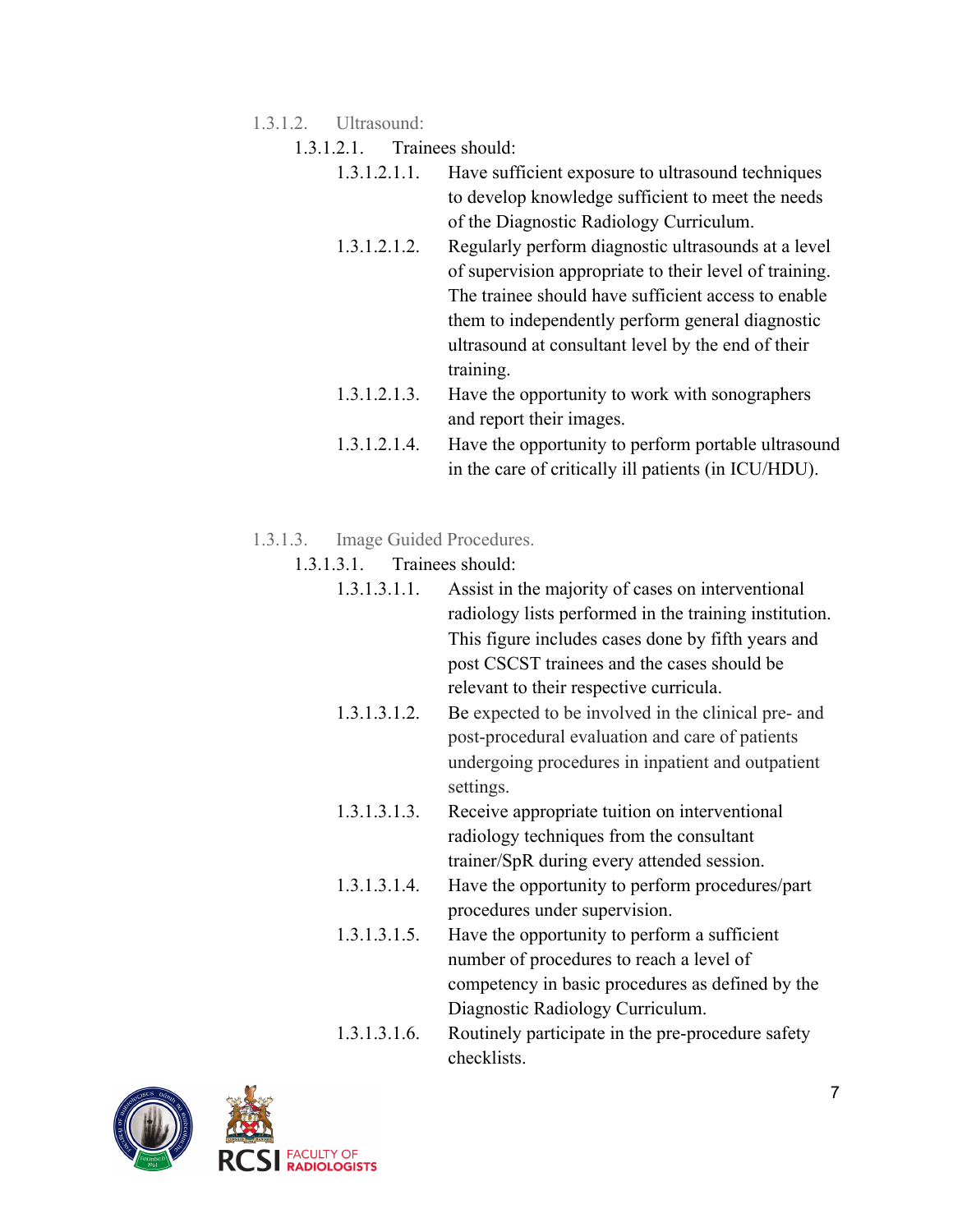- 1.3.1.3.1.7. Receive proximate feedback on performance using the Faculty of Radiologists' Workplace Based Assessment tool where appropriate.
- 1.3.1.3.1.8. Participate in a dedicated 'Minor Procedures' list under appropriate supervision (consultant trainer or SpR), for example ultrasound guided FNAs of thyroid nodules or US guided joint injections.
- 1.3.1.3.1.9. Participate in CT/US-guided biopsy and drainages.
- 1.3.1.3.1.10. Write post-procedure notes on their own cases.
- 1.3.1.3.1.11. Receive proximate feedback from their consultant trainer on their procedure notes.
- 1.3.1.4. Nuclear Medicine and PET:
	- 1.3.1.4.1. Trainees should:
		- 1.3.1.4.1.1. Have sufficient exposure to nuclear medicine techniques to develop knowledge sufficient to meet the needs of the Diagnostic Radiology Curriculum. 1.3.1.4.1.2. Have exposure to a radiopharmacy to understand
		- the production and administration of radiopharmaceuticals.
		- 1.3.1.4.1.3. Have direct access to reporting PET/CT examinations or have sufficient indirect access either by rotation or other mechanisms (For example at Cancer MDMs) to meet the exposure required by the Diagnostic Radiology Curriculum.

# 1.3.1.5. Breast Imaging:

- 1.3.1.5.1. Trainees should:
	- 1.3.1.5.1.1. Have sufficient exposure to breast techniques to develop knowledge sufficient to meet the needs of the Diagnostic Radiology Curriculum. This should include mammography, ultrasound, MRI and associated biopsy techniques.
	- 1.3.1.5.1.2. Have direct access to reporting Breast examinations or have sufficient indirect access either by rotation

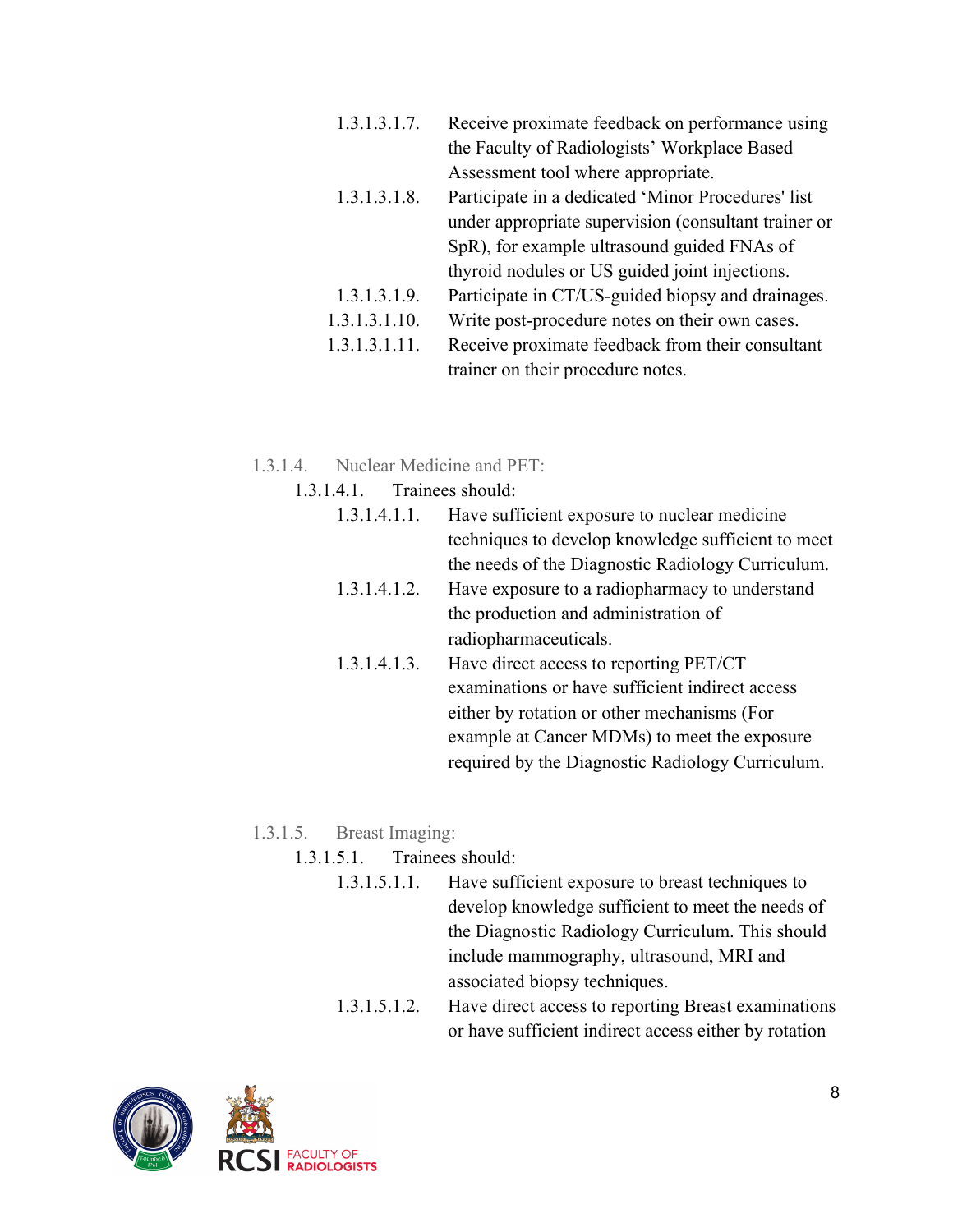or other mechanisms to meet the exposure required by the Diagnostic Radiology Curriculum.

- 1.3.1.6. Paediatric Imaging:
	- 1.3.1.6.1. Trainees should:
		- 1.3.1.6.1.1. Be permitted to rotate to a specialist paediatric hospital defined by the Faculty of Radiologists for a period of at least 10 continuous weeks to develop the experience necessary to meet the needs of the Diagnostic Radiology Curriculum.
		- 1.3.1.6.1.2. Have exposure to paediatric diagnostic imaging procedures in general radiography, fluoroscopy, CT, MRI and Ultrasound in the specialist paediatric hospital. At the end of the rotation the trainee should be able to perform basic ultrasound and fluoroscopic procedures to the level defined by the Diagnostic Radiology Curriculum.
		- 1.3.1.6.1.3. If the trainees are not rotated to a paediatric hospital, then the site should demonstrate that the trainees are getting equivalent time and exposure to trainees that rotate to the paediatric hospital, that the training is supervised by a consultant paediatric radiologist and that their training meets the needs of the Diagnostic Radiology Curriculum.

## 1.3.1.7. Neuroradiology:

- 1.3.1.7.1. Trainees should:
	- 1.3.1.7.1.1. Be permitted to rotate to a neurosurgical specialist centre hospital defined by the Faculty of Radiologists for a period of at least 2 continuous weeks to develop the experience necessary to meet the needs of the Diagnostic Radiology Curriculum. 1.3.1.7.1.2. If the trainees are not rotated to a neurosurgical hospital, then the site should demonstrate that the trainees are getting equivalent time and exposure to meet the needs of the Diagnostic Radiology Curriculum.

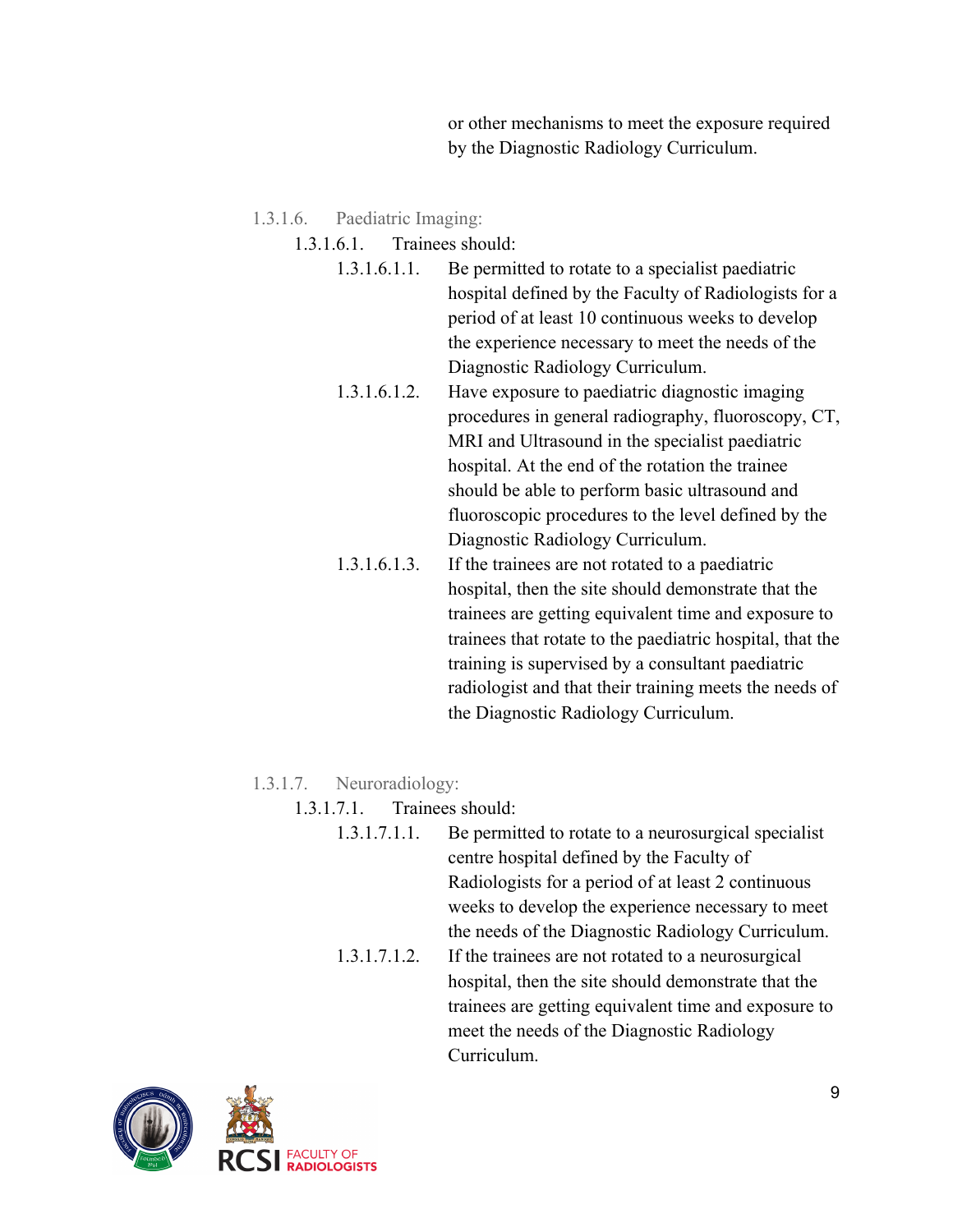## 1.3.1.8. Conferences, Meetings And Teaching

## 1.3.1.8.1. Trainees Should:

| 1.3.1.8.1.1. | Regularly attend departmental conferences and         |
|--------------|-------------------------------------------------------|
|              | Multidisciplinary Team meetings (MDTs), at least      |
|              | once per week. Over the course of their training, the |
|              | trainees should attend a minimum number of all        |
|              | conferences available at a site.                      |

- 1.3.1.8.1.2. Regularly present cases at clinical conferences and MDTs commensurate with their level of training and using the Faculty of Radiologists' Workplace Based Assessment tool where appropriate.
- 1.3.1.8.1.3. Attend and participate in Audit/Morbidity and Mortality meetings.
- 1.3.1.8.1.4. Have the opportunity to perform one major audit each year.
- 1.3.1.8.1.5. Attend Medical and/or Surgical Grand Rounds and present at these at least once during their training.
- 1.3.1.8.1.6. Have protected time for study or attending Faculty of Radiologist lectures in the timetable each week.
- 1.4. Research Activity
	- 1.4.1. Trainees should:
		- 1.4.1.1. Have the opportunity and encouragement to participate in clinical research projects.
		- 1.4.1.2. Receive feedback from the consultant trainer on clinical research projects.
		- 1.4.1.3. Write up and publish the results of clinical research projects.

## 1.5. Teaching

- 1.5.1. Trainees should:
	- 1.5.1.1. Have the opportunity to give formal teaching sessions/tutorials to other healthcare professionals (e.g. medical students, interns, nurses and other allied healthcare professionals).
	- 1.5.1.2. Receive appropriate support and feedback from consultant trainers on teaching activities.

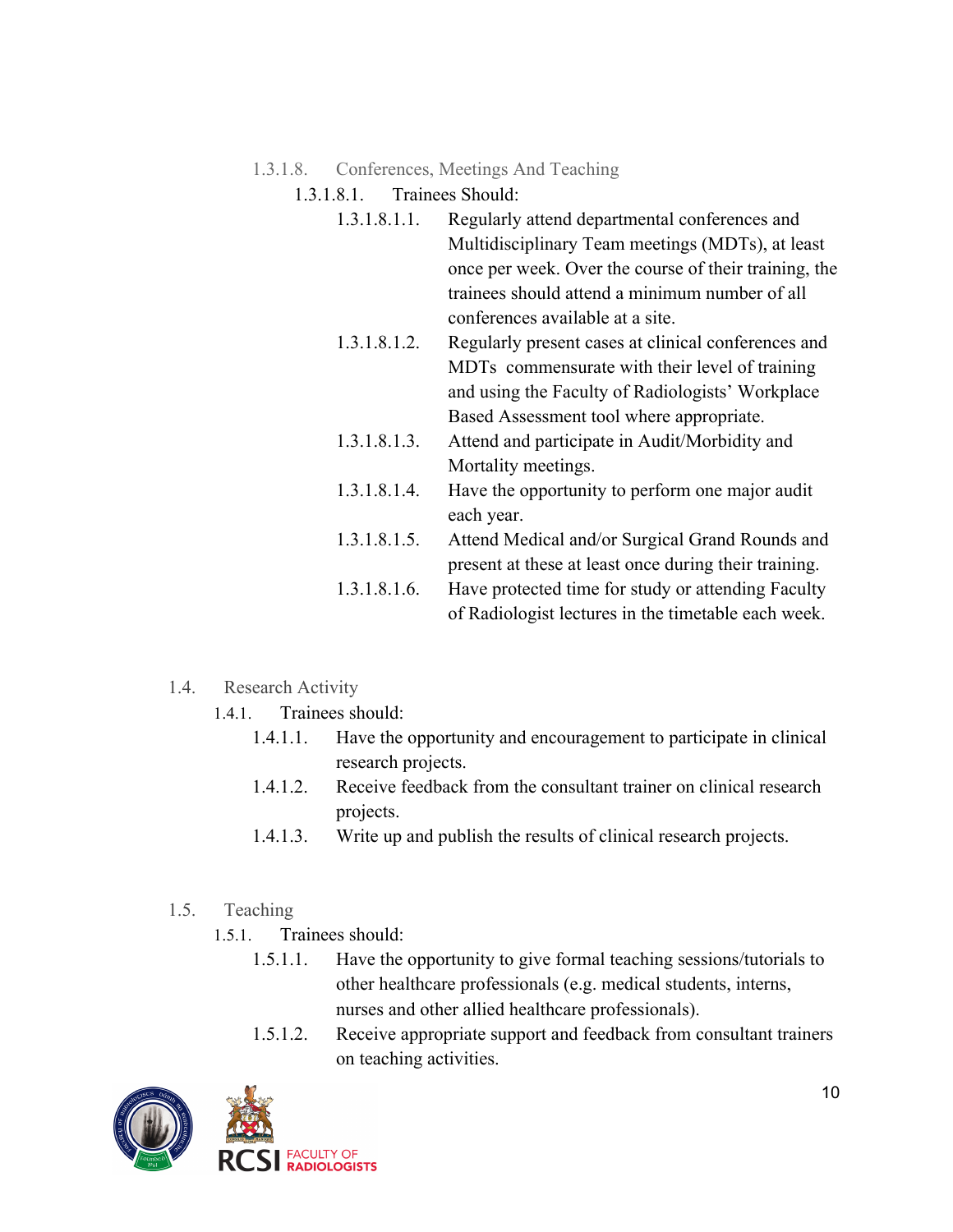- 1.5.1.3. Receive regular scheduled teaching sessions in the hospital from the consultant staff and others.
- 1.6. Administrative Activity
	- 1.6.1. Trainees should:
		- 1.6.1.1. Have the opportunity to actively participate in administrative activity (e.g. arranging rotas, arranging procedure lists, protocolling and prioritising studies).
		- 1.6.1.2. Have the opportunity to participate in departmental QI projects.
		- 1.6.1.3. Receive feedback from the consultant trainers on their administrative activity.

Additional standards for Fellowship Radiology Training Years 5+

- 1. Fellowship Post Accreditation
	- 1.1. Diagnostic Radiology Fellows are postgraduate medical doctors undergoing specialist education and training after successful completion of four years of core training.
	- 1.2. Radiology fellowships aim to build on the general experience a trainee has achieved in their core training to give a trainee an in-depth understanding of a radiology subspecialty. Fellowships are typically one year in duration after which a trainee can apply for a Certificate of Successful Completion of Specialist Training (CSCST). However, some specialties require more than one year of fellowship training. In these cases, the trainees can complete their training in post-CSCST training years.
	- 1.3. This document has been prepared to help familiarise trainees, trainers and hospital administrators with the requirements necessary to educate and train fellows. It aims to set clear standards and criteria for those who undertake and provide such training. These standards and criteria will ensure that trainees progress towards proficiency in their specialist area against the requirements of the Diagnostic Radiology Curriculum.
	- 1.4. The underlying principle of the accreditation process is to ensure that education and training sites provide learning environments that facilitate the training of safe and competent radiologists.

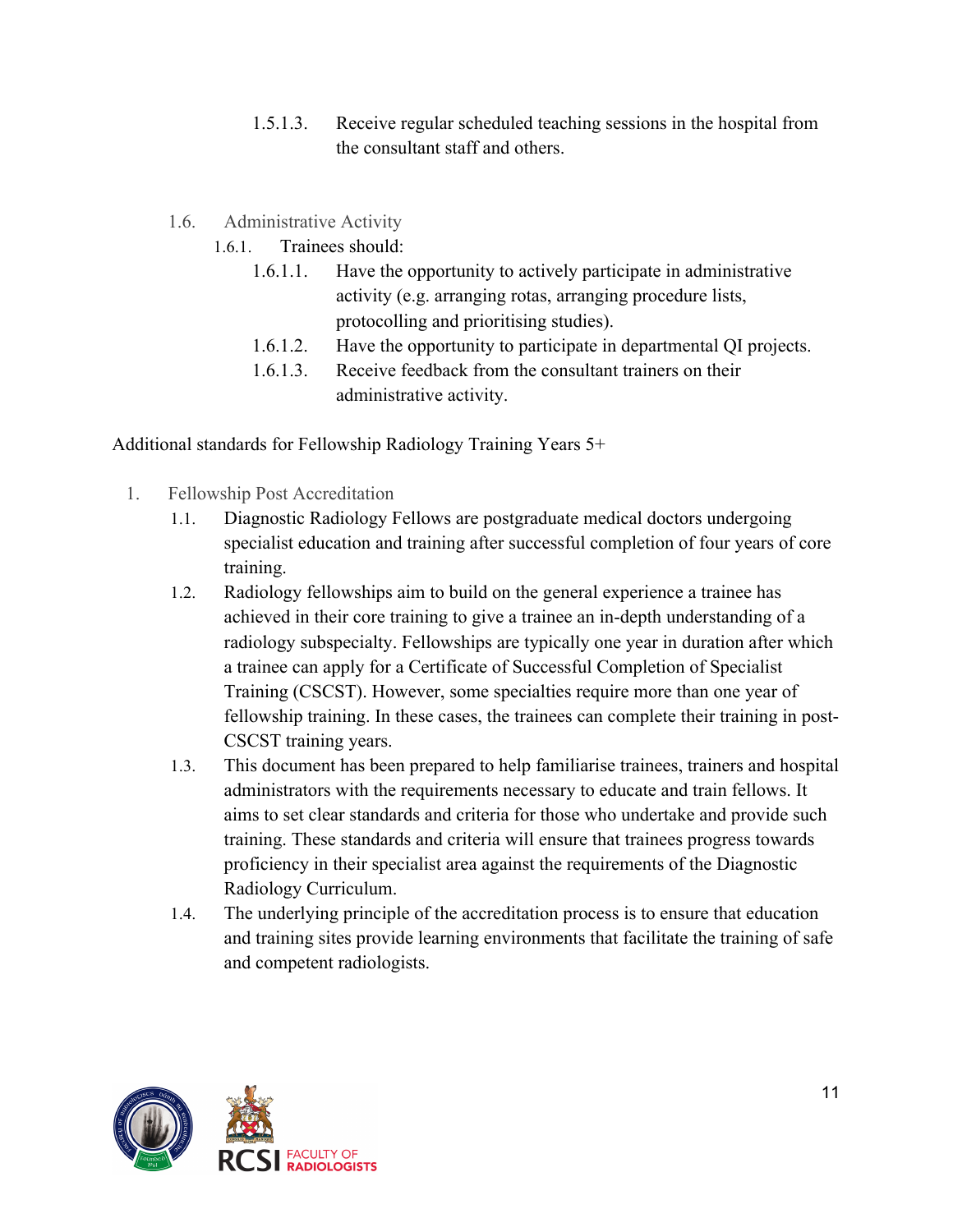- 2. General Standards
	- 2.1. Radiology Fellows (Fellows) should be allocated to Faculty of Radiologists approved posts which are suitable for fellowship training.
	- 2.2. Trainees should be assigned to a site where there is at least a 1:1 ratio of consultants in the sub-specialist area to trainees.
	- 2.3. Fellows should undertake service work which is appropriate to their level of training and should not be required to substitute for a consultant.
	- 2.4. The fellowship should take place in an appropriate clinical environment with a relevant caseload to the subspecilaty and relevant consultants from non-radiology specialties contributing to patient management.
	- 2.5. When working in a general radiology department, trainees have a responsibility to assist with certain general duties including on-call as defined in their job description. However, at least 70% of their assigned time should be directly related to their fellowship.
	- 2.6. There should be enough clinical work in the unit to support the number of Fellows and Trainees working there and provide sufficient experience for the Fellow in their sub-specialist area without depriving core trainees of the exposure they require.
	- 2.7. Fellows should have exposure to an appropriate caseload and case mix to meet the needs of the sub-specialist are. There should be an appropriate balance of reporting and image-guided procedures depending on the requirements of the fellowship.
	- 2.8. There should be an appropriate on-call ratio which takes account of the capabilities of fellows and which reflects the volume of all on-call activity in the unit.
	- 2.9. Fellows should not miss training opportunities due to providing cover for absent colleagues or filling rota gaps.
	- 2.10. Clinical training work intensity must allow sufficient time for consultant teaching and there should be a timetable of all educational, teaching and academic activities in the training site.
	- 2.11. Particular consideration should be given to the needs of less than full-time Fellows.
	- 2.12. Where applicable, the standards assigned to core trainees, in particular those involving workload, research, teaching and administration also apply to fellows.